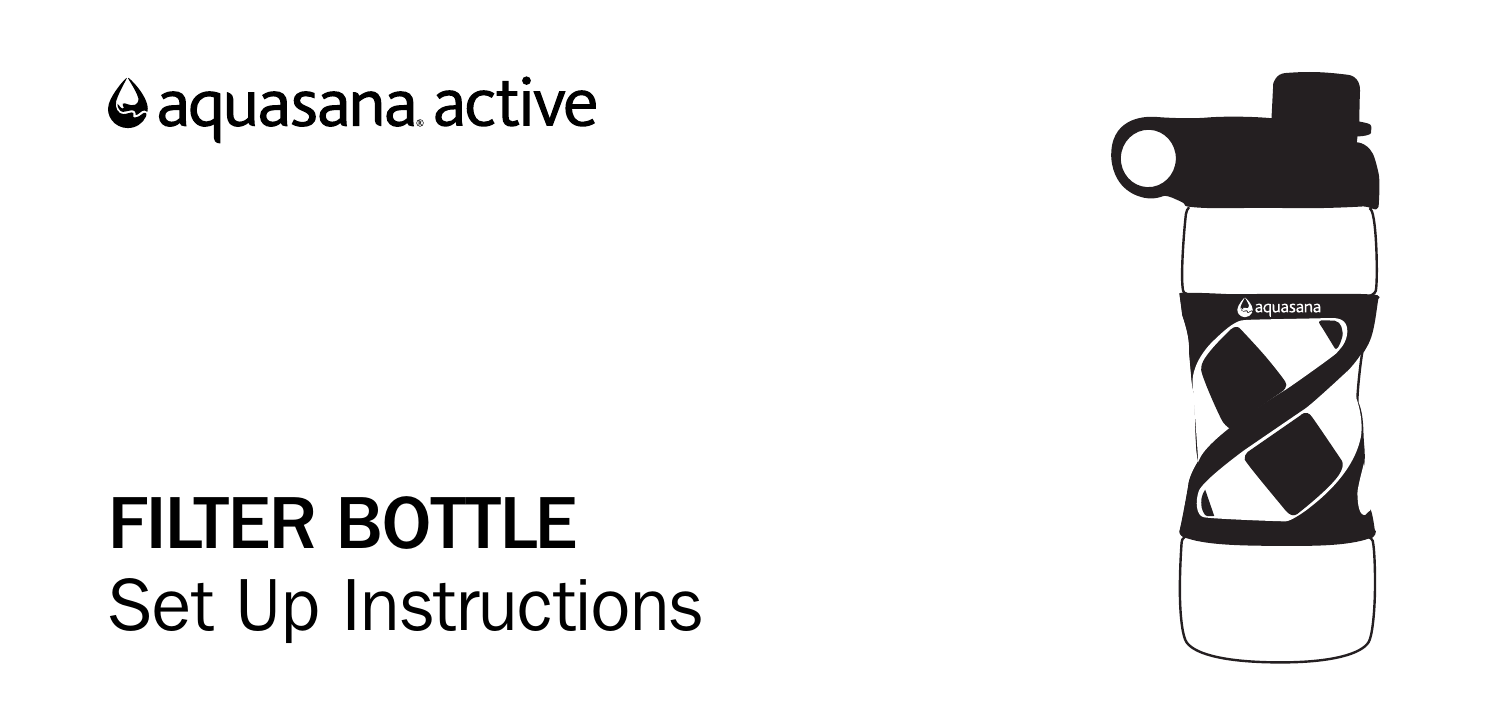Congratulations! You are about to enjoy healthy water filtered by your Clean Water Bottle.

Please read entire installation guide before using and ensure all parts listed are present.

If any part is missing or damaged, do not attempt to use the filter bottle. Please contact Customer Service for replacement parts at (866) 662-6885.



### **INSTRUCTIONS**

IMPORTANT: Fully submerge and soak filter in tap water for 3-5 minutes before use.





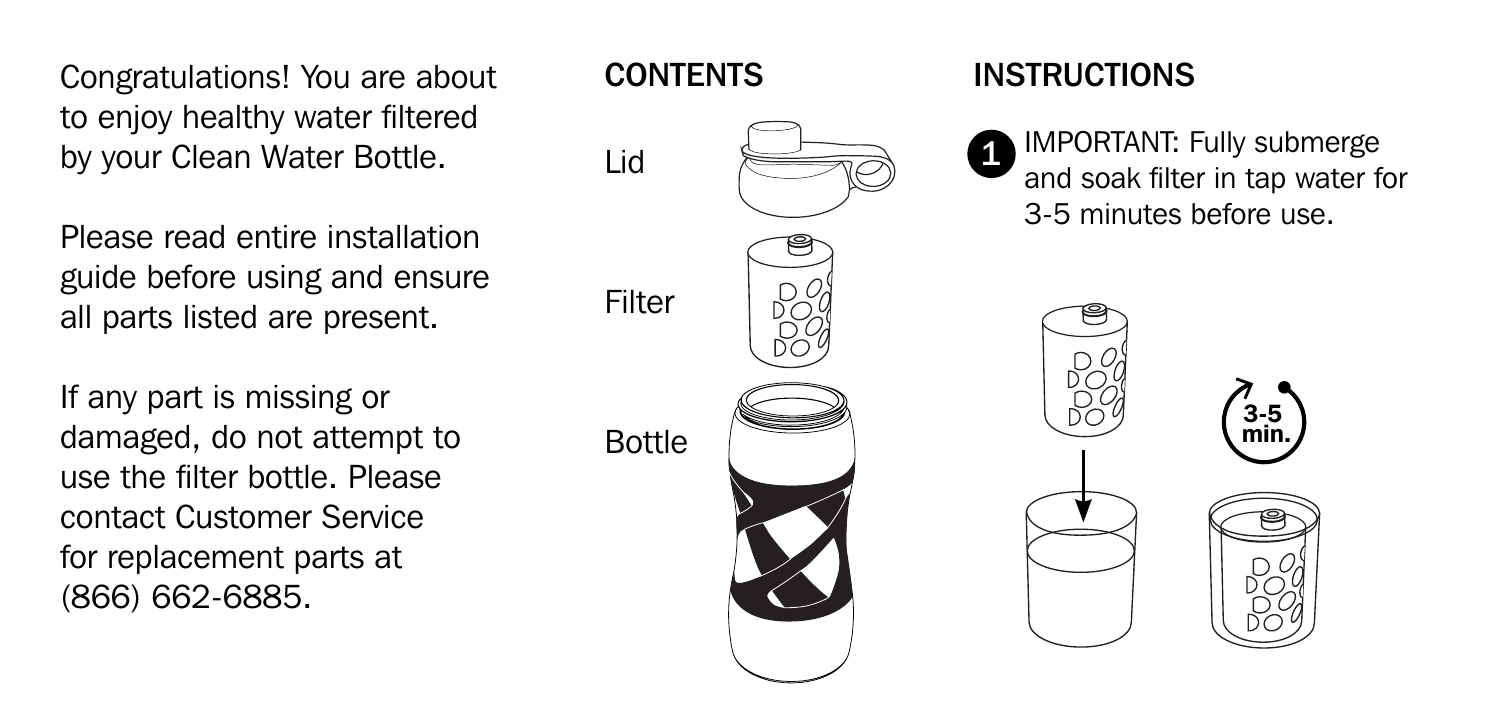

Attach filter cartridge to lid. Press firmly into position.



4

Fill bottle with cold water.  $2$  Attach filter cartridge<br>to lid. Press firmly  $2 \times 1.5$  of space from water to top of bottle.



Designed to drink like a traditional water bottle. Requires gentle suction to draw water through filter.





Screw lid tightly onto the bottle.

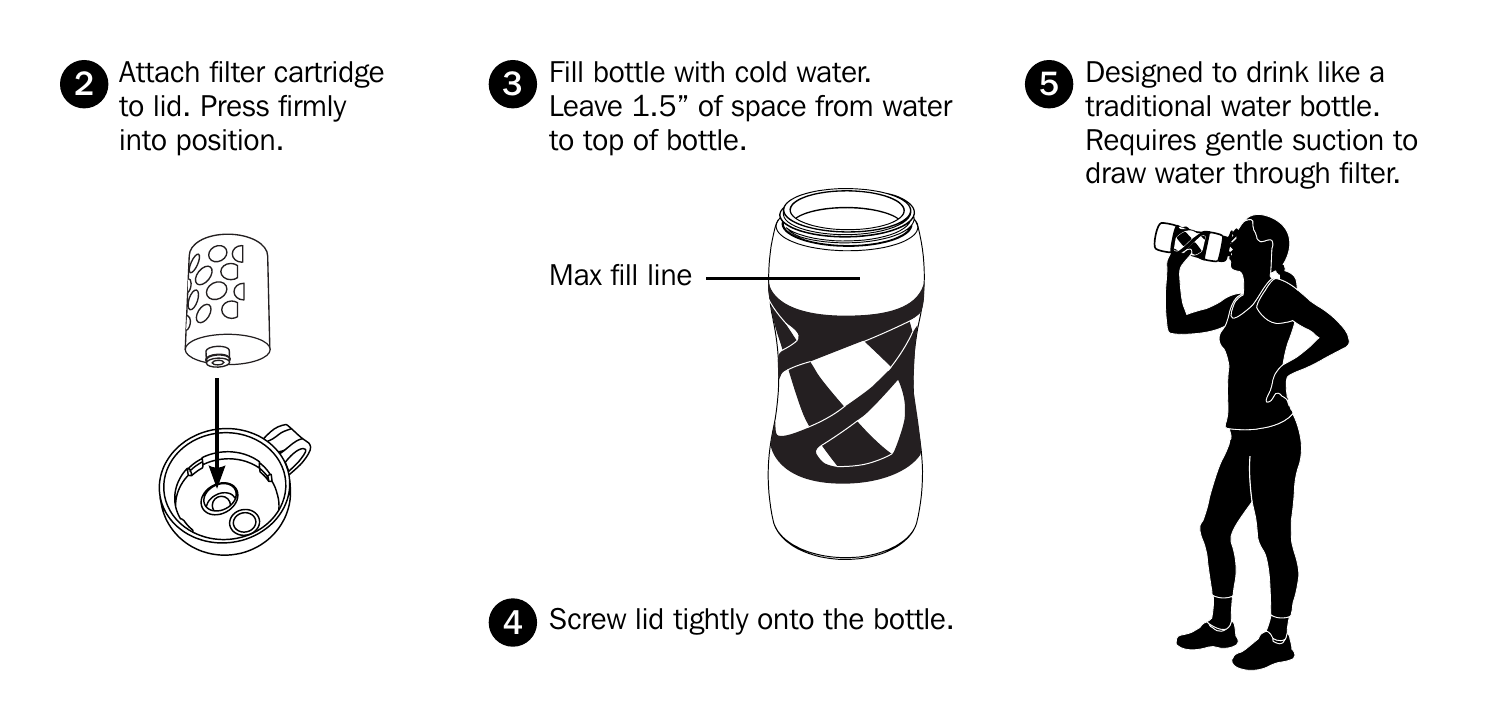#### CARE & MAINTENANCE

Remove filter before washing bottle.

Wash lid and bottle with warm soapy water and rise well.

Do not wash filter. Replace with new filter every 3 months. Store filter in a cool, dry place.

If filter appears dry at any point re-soak in tap water to get optimum water flow through.

Rated capacity: 80 gallons (3 months)

Independent 3rd Party testing according to NSF/ANSI Standard 42 & 53 for mouth-drawn bottles. Testing was performed under standard laboratory conditions; actual performance may vary.

For microbiological reduction, the filters were tested according to proprietary internal 3rd party test protocol.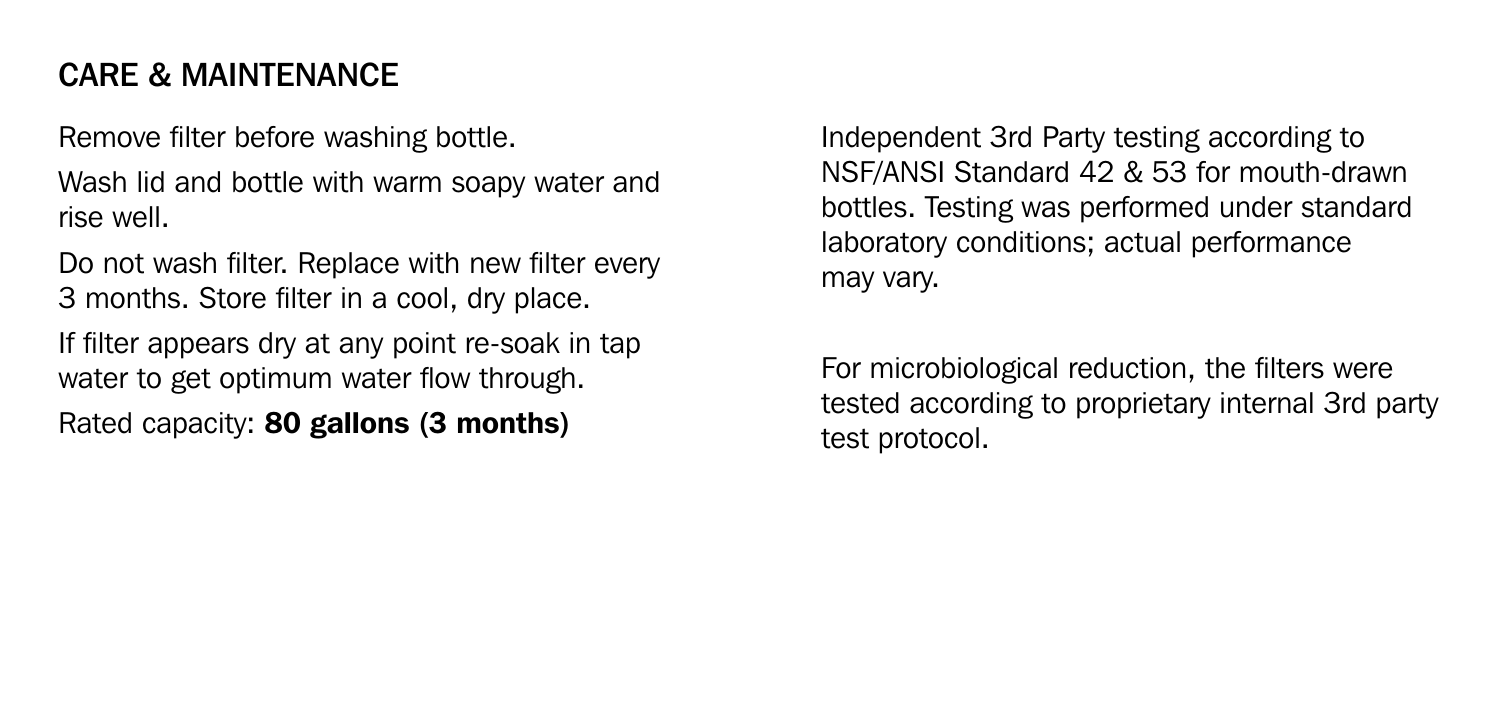#### PRECAUTIONS

Filter does not remove all contaminants that may be present in tap water.

Do not use with water that is microbiologically unsafe or of unknown water quality without adequate disinfection before or after filtering.

Use with cold or room temperature water only. Do not use with hot water.

Filter is only to be used with cold water. Systems certified for cyst reduction may be used on disinfected waters that may contain filterable cysts.

Your filter bottle comes with a lifetime warranty. See warranty for details.

#### CONTACT US

We're here to help! Our experts can guide you through your new bottle questions or concerns.